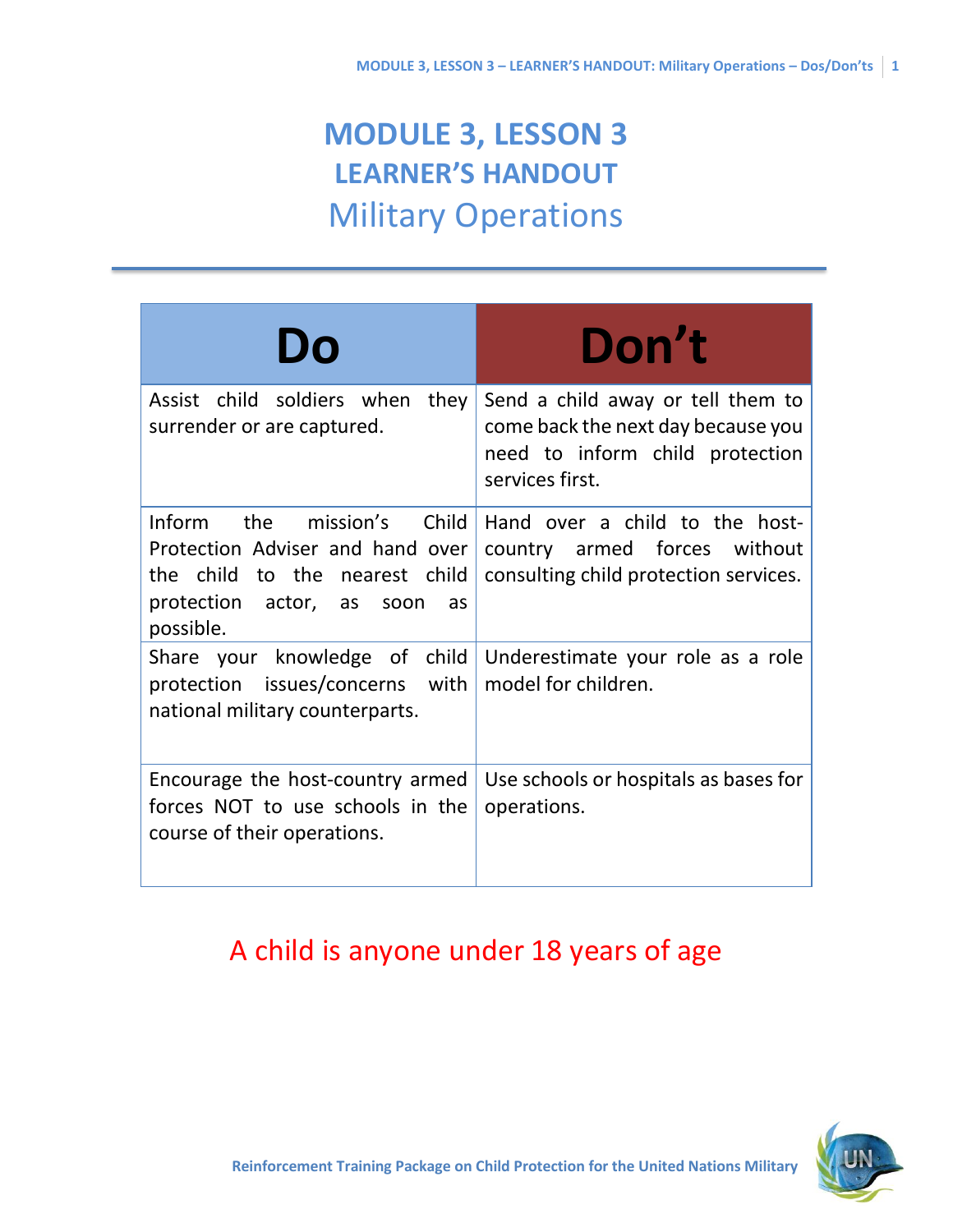### **MODULE 3, LESSON 3 LEARNER'S HANDOUT**

## Guidelines for Dealing with Child Soldiers

#### **UNITED NATIONS ORGANIZATION STABILIZATION MISSION IN THE DEMOCRATIC REPUBLIC OF THE CONGO (MONUSCO) GUIDELINES FOR DEALING WITH ARMED CHILDREN**

- If a child comes to you, saying that he or she wants to withdraw from an armed group: Never hand over the child to the Armed Forces of the Democratic Republic of the Congo (FARDC) or to the police. When a child associated with armed groups asks for assistance from the United Nations Stabilization Mission in the Democratic Republic of the Congo (MONUSCO) Military, you should immediately contact the Child Protection Section (CPS) in your area of operation and organize for the child to be handed over to CPS immediately.
- In case the child asking for your assistance is desperate to leave the armed force/group and claims to be in danger, it may be in his/her best interest that you get his/her weapon, and proceed as soon as possible to hand over the child to CPS or a child protection agency. Your judgment of the situation is on a case-by-case basis; you should be guided by your military instructions according to the security of your team and the security/best interest of the child.
- Outside of the Eastern provinces, according to the security context and local situation, if disarming and separating the child can wait for the formal process, prioritize this option; take note of the child's location and commander, and inform the Child Protection Section, or a child protection disarmament, demobilization and reintegration (DDR) partner about the case, for them to go to the location and deal with the case.
- Always inform and explain to the child about the existing structures and procedures to leave armed forces/groups. In many cases, he/she does not know what is in place to help him/her get back to his/her former life and family.
- You need to be well prepared for similar situations: be sure to meet and discuss with the Child Protection Section in your area about what to do if you are confronted with particular situations and this type of case. As a principle, it is better for the child to go through an official organization, such as MONUSCO, which will ensure the child can join the reinsertion support programmes. Thus, he/she will be able to benefit from family tracing, if necessary; safe provisory shelter and care; professional training in